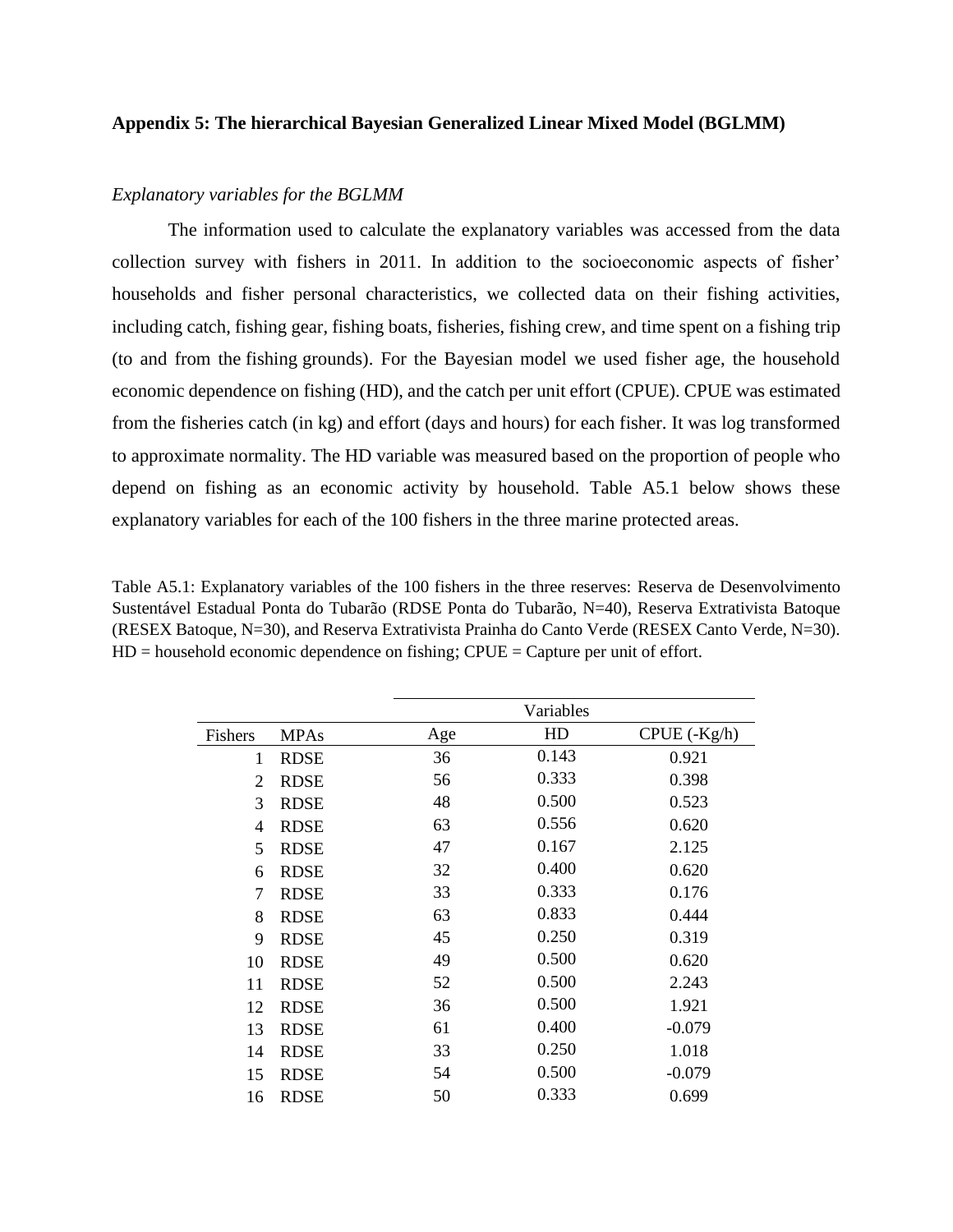| 17 | <b>RDSE</b>      | 34     | 0.250 | $-0.380$ |
|----|------------------|--------|-------|----------|
| 18 | <b>RDSE</b>      | 58     | 0.400 | 1.523    |
| 19 | <b>RDSE</b>      | 29     | 0.333 | 0.444    |
| 20 | <b>RDSE</b>      | 52     | 0.250 | $-1.049$ |
| 21 | <b>RDSE</b>      | 58     | 0.091 | 1.301    |
| 22 | <b>RDSE</b>      | 27     | 0.400 | 0.143    |
| 23 | <b>RDSE</b>      | 31     | 0.250 | 0.745    |
| 24 | <b>RDSE</b>      | 61     | 0.200 | 0.620    |
| 25 | <b>RDSE</b>      | 59     | 0.429 | 0.319    |
| 26 | <b>RDSE</b>      | 44     | 0.400 | 0.824    |
| 27 | <b>RDSE</b>      | 49     | 0.333 | 0.620    |
| 28 | <b>RDSE</b>      | 22     | 0.667 | 0.018    |
| 29 | <b>RDSE</b>      | 61     | 0.143 | 0.620    |
| 30 | <b>RDSE</b>      | 67     | 0.333 | 0.620    |
| 31 | <b>RDSE</b>      | 46     | 0.250 | 0.921    |
| 32 | <b>RDSE</b>      | $77\,$ | 0.500 | 0.921    |
| 33 | <b>RDSE</b>      | 35     | 0.333 | 2.243    |
| 34 | <b>RDSE</b>      | 67     | 0.500 | 0.921    |
| 35 | <b>RDSE</b>      | 53     | 0.333 | 2.398    |
| 36 | <b>RDSE</b>      | 46     | 0.200 | 2.097    |
| 37 | <b>RDSE</b>      | 41     | 0.500 | 1.574    |
| 38 | <b>RDSE</b>      | 51     | 0.200 | 1.222    |
| 39 | <b>RDSE</b>      | 36     | 0.667 | 1.570    |
| 40 | <b>RDSE</b>      | 43     | 0.200 | 0.574    |
| 41 | <b>RESEX BTQ</b> | 38     | 1.000 | 0.491    |
| 42 | <b>RESEX BTQ</b> | 43     | 1.000 | 0.745    |
| 43 | <b>RESEX BTQ</b> | 41     | 1.000 | $-0.255$ |
| 44 | <b>RESEX BTQ</b> | 41     | 0.250 | $-0.255$ |
| 45 | <b>RESEX BTQ</b> | 48     | 0.250 | 1.155    |
| 46 | <b>RESEX BTQ</b> | 49     | 0.250 | 0.222    |
| 47 | <b>RESEX BTQ</b> | 35     | 0.333 | $-0.079$ |
| 48 | <b>RESEX BTQ</b> | 47     | 0.200 | $-0.380$ |
| 49 | <b>RESEX BTQ</b> | 24     | 0.250 | 0.620    |
| 50 | <b>RESEX BTQ</b> | 54     | 0.500 | 0.456    |
| 51 | <b>RESEX BTQ</b> | 37     | 0.200 | 0.667    |
| 52 | <b>RESEX BTQ</b> | 58     | 0.200 | 0.416    |
| 53 | <b>RESEX BTQ</b> | 25     | 0.200 | 0.699    |
| 54 | <b>RESEX BTQ</b> | 48     | 1.000 | 0.143    |
| 55 | <b>RESEX BTO</b> | 34     | 1.000 | $-0.012$ |
| 56 | <b>RESEX BTQ</b> | 43     | 0.333 | 0.366    |
| 57 | <b>RESEX BTQ</b> | 24     | 0.333 | 0.097    |
| 58 | <b>RESEX BTQ</b> | 46     | 0.200 | 0.097    |
| 59 | <b>RESEX BTQ</b> | 59     | 0.500 | 0.143    |
| 60 | <b>RESEX BTQ</b> | 47     | 0.143 | 0.319    |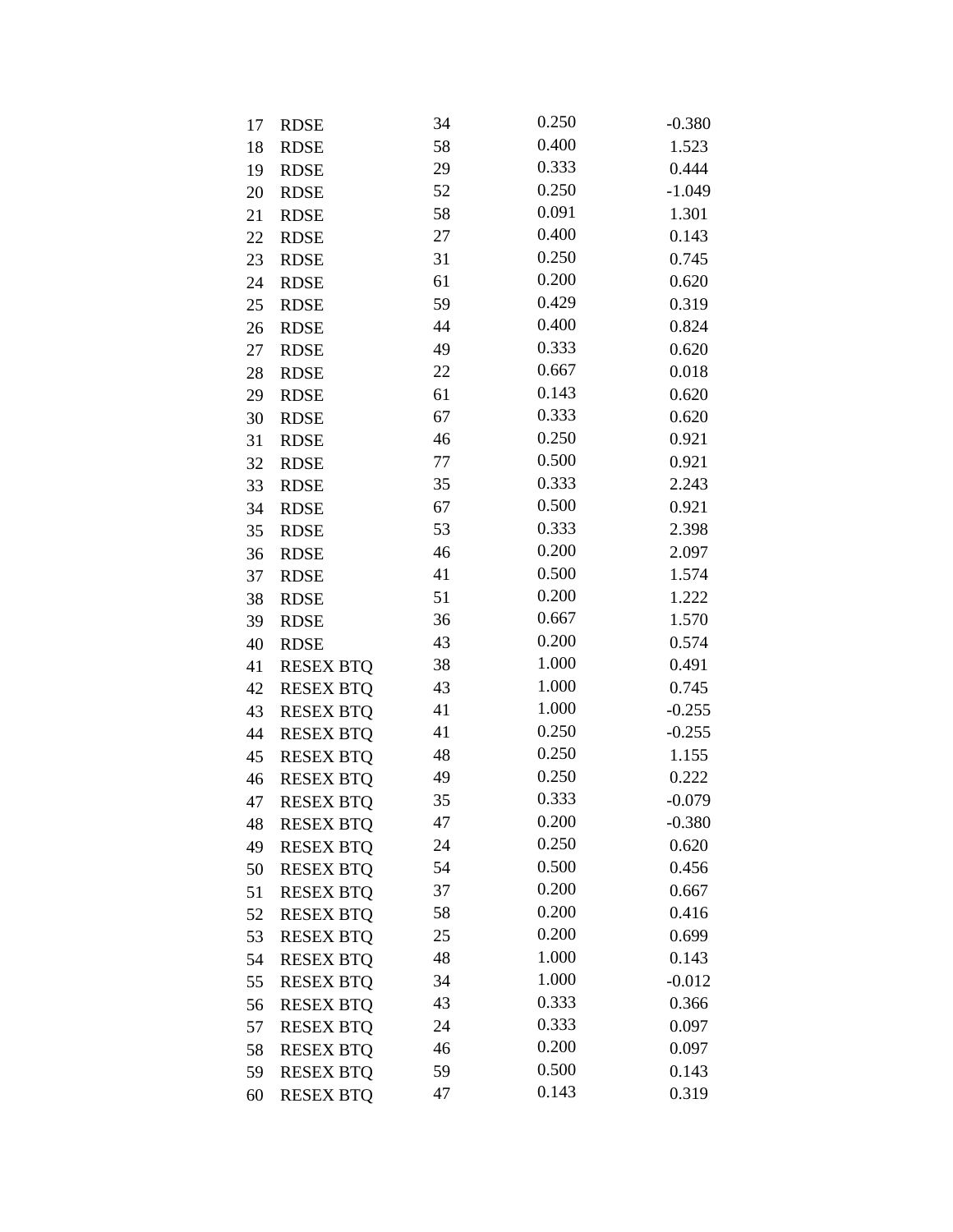| 61  | <b>RESEX BTQ</b> | 35 | 0.333 | 0.097    |
|-----|------------------|----|-------|----------|
| 62  | <b>RESEX BTQ</b> | 23 | 0.333 | $-0.012$ |
| 63  | <b>RESEX BTQ</b> | 47 | 0.333 | 1.398    |
| 64  | <b>RESEX BTQ</b> | 37 | 0.500 | 0.796    |
| 65  | <b>RESEX BTQ</b> | 25 | 0.250 | 1.000    |
| 66  | <b>RESEX BTQ</b> | 39 | 0.111 | $-0.283$ |
| 67  | <b>RESEX BTQ</b> | 54 | 0.500 | $-0.255$ |
| 68  | <b>RESEX BTQ</b> | 26 | 0.250 | 1.871    |
| 69  | <b>RESEX BTQ</b> | 37 | 0.333 | 0.491    |
| 70  | <b>RESEX BTQ</b> | 61 | 0.333 | $-0.158$ |
| 71  | <b>RESEX PCV</b> | 30 | 0.333 | 0.046    |
| 72  | <b>RESEX PCV</b> | 45 | 0.250 | 0.972    |
| 73  | <b>RESEX PCV</b> | 66 | 0.250 | 0.444    |
| 74  | <b>RESEX PCV</b> | 30 | 0.333 | 0.620    |
| 75  | <b>RESEX PCV</b> | 21 | 0.250 | 1.146    |
| 76  | <b>RESEX PCV</b> | 44 | 0.200 | 0.398    |
| 77  | <b>RESEX PCV</b> | 38 | 0.750 | 1.699    |
| 78  | <b>RESEX PCV</b> | 53 | 0.167 | 0.620    |
| 79  | <b>RESEX PCV</b> | 35 | 0.250 | 0.319    |
| 80  | <b>RESEX PCV</b> | 29 | 0.250 | 0.398    |
| 81  | <b>RESEX PCV</b> | 37 | 0.333 | $-0.079$ |
| 82  | <b>RESEX PCV</b> | 44 | 0.333 | 0.699    |
| 83  | <b>RESEX PCV</b> | 60 | 0.333 | 1.301    |
| 84  | <b>RESEX PCV</b> | 57 | 0.750 | 1.176    |
| 85  | <b>RESEX PCV</b> | 32 | 0.200 | $-0.653$ |
| 86  | <b>RESEX PCV</b> | 32 | 0.250 | 0.289    |
| 87  | <b>RESEX PCV</b> | 31 | 0.333 | 0.699    |
| 88  | <b>RESEX PCV</b> | 55 | 0.667 | 0.398    |
| 89  | <b>RESEX PCV</b> | 30 | 0.500 | $-0.234$ |
| 90  | <b>RESEX PCV</b> | 27 | 0.571 | 0.491    |
| 91  | <b>RESEX PCV</b> | 23 | 0.500 | 0.491    |
| 92  | <b>RESEX PCV</b> | 58 | 0.500 | 0.667    |
| 93  | <b>RESEX PCV</b> | 58 | 0.333 | 0.871    |
| 94  | <b>RESEX PCV</b> | 43 | 1.000 | 1.699    |
| 95  | <b>RESEX PCV</b> | 53 | 0.125 | $-0.079$ |
| 96  | <b>RESEX PCV</b> | 56 | 0.500 | 0.222    |
| 97  | <b>RESEX PCV</b> | 56 | 0.250 | 0.222    |
| 98  | <b>RESEX PCV</b> | 48 | 0.143 | 1.269    |
| 99  | <b>RESEX PCV</b> | 46 | 0.200 | 1.269    |
| 100 | <b>RESEX PCV</b> | 46 | 0.500 | 1.187    |

 $\overline{\phantom{0}}$ 

L,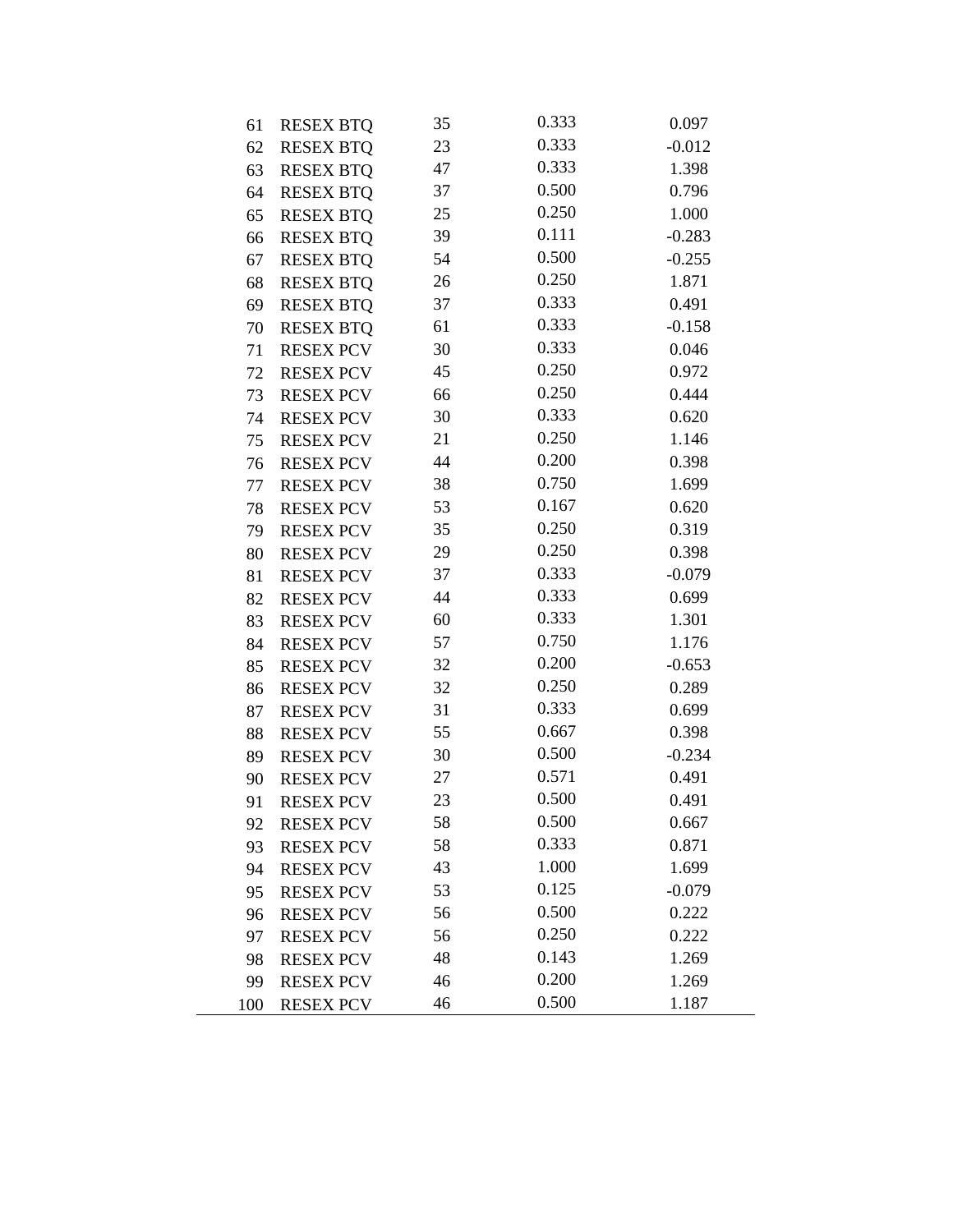## *The beta distribution and the goodness-of-fit measures*

Beta distributions have long been used in a wide range of applications involving proportions and probabilities (Gupta and Nadarajah 2004). However, only recently have they been applied to linear regression modelling (Ferrari and Cribari-Neto 2004, Smithson and Verkuilen 2006, Liu and Kong 2015, Paradinas 2016) and time-series analyses (Da-Silva and Migon 2016), to allow for bounded estimates and intervals with model parameters that are directly interpretable in terms of the response mean. For these reasons, the SERI was modeled with a beta distribution  $Y_i$  ~ Be( $\mu_i, \varphi_i$ ) to avoid non-sensical predictions outside the index limits (between 0 and 1) (Paradinas et al. 2016).

In order to compare the goodness-of-fit between each model, three different measures were computed: (1) the Watanabe-Akaike information criterion (WAIC), (2) the Root Mean Square Error (RMSE), and (3) the adjusted coefficient of determination  $(R^2)$ . WAIC can be viewed as an improvement to the Deviance Information Criterion (DIC) that is traditionally used in Bayesian models, and is better suited than the Akaike Information Criterion (AIC), which is usually used with frequentist modelling procedures (Spiegelhalter et al. 2002). Unlike DIC, which is conditioned on a point estimate and is not fully Bayesian, WAIC is a fully Bayesian measure and uses the entire posterior distribution to make inference about the parameters; hence, estimations are more precise (Watanabe 2010). RMSE consists in the standard deviation of the residuals and, thus, measures how much the observed values deviate from the predicted values. The  $R^2$  expresses the percentage of variability in the response variable that was explained by the model.

## REFERENCES

Da-Silva, C.Q. and H.S. Migon. Hierarchical dynamic beta model. Revstat Statistical Journal, pages 1(17), 2016.

Ferrari, S., and Cribari-Neto, F. 2004. Beta regression for modeling rates and proportions. Journal of Applied Statistics, 31: 799–815.

Gupta, A. K., and Nadarajah, S., 2004. Handbook of beta distribution and its applications. CRC press.

Liu, F and Y. Kong. zoib: an R package for Bayesian Inference for Beta Regression and Zero/One inflated Beta Regression, 2015.

Paradinas, I., M. Marín, M. G. Pennino, A. López-Quílez, D. Conesa, D. Barreda, and María Bellido, J. 2016. Identifying the best fishing-suitable areas under the new European discard ban. ICES Journal of Marine Science, 73(10), 2479-2487.

Spiegelhalter, D. J., N. G. Best, B. P. Carlin, and A. van der Linde. 2002. Bayesian measures of model complexity and fit. *Journal of the Royal Statistical Society*, Series B 64(4): 583-639.